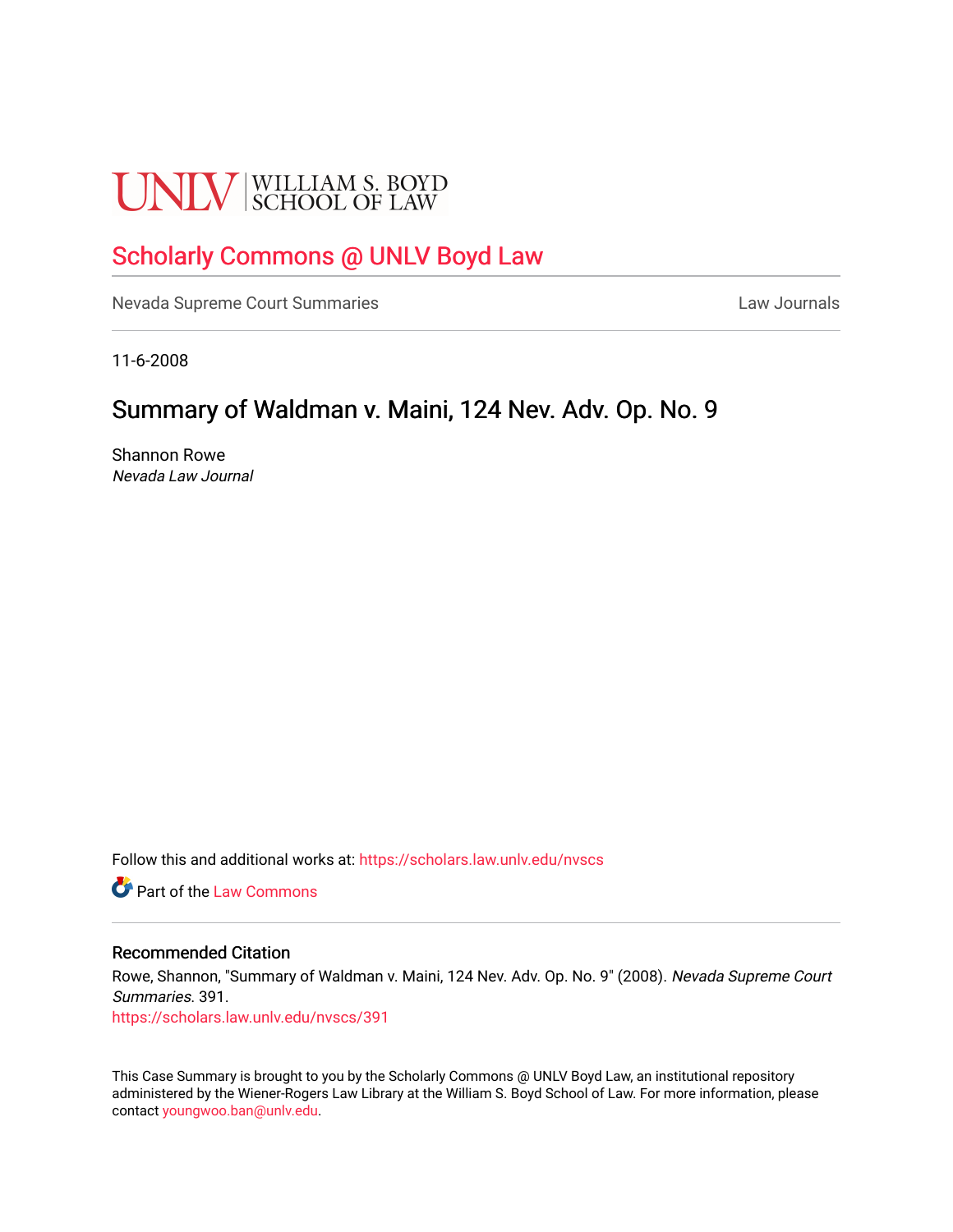Waldman v. Maini, [1](#page-1-0)24 Nev. Adv. Op. No. 93 (Nov. 6,  $2008$ )<sup>1</sup>

## **Wills, Trusts, and Estates- Life Insurance Distribution**

#### **Summary**

 Appeal and cross-appeal from a district court order granting partial summary judgment on issues pertaining to proceeds of a life insurance policy.

#### **Disposition and Outcome**

Affirmed in part and reversed in part.

#### **Factual and Procedural History**

 Steven and Susan Maini, their two children, and Susan's parents all died in a plane crash at North Las Vegas Airport on December 6, 2006. Susan's brother ("Waldman") and Steven's brother ("Maini") were the administrator's of Susan and Steven's estates, respectively. The property to be distributed under issue is a 95% interest in Steven's family's company ("MDI") and two life insurance policies in Susan's name. One policy through Prudential ("Prudential") was worth \$500,000 and an additional \$500,000 in the event of an accidental death. The other policy ("Jackson") was worth \$100,000. Premiums for both policies were paid for by MDI.

 Steven received 90% of his ownership interest in MDI as a gift from his mother, and he received the other 5% through her will after she died. Susan worked for MDI as a CPA and bookkeeper, but never received a paycheck.

 Maini claims that the proceeds of the life insurance policies should belong to MDI since MDI paid the premiums and Susan never reported the policies as income on any tax documents, or in the alternative that the proceeds are community property and half belong to Steven's estate. Waldman denies these claims.

 Maini filed a complaint in district court and moved for summary judgment in favor of the life insurance policy proceeds belonging to MDI. When the court denied that motion, Maini filed a partial summary judgment motion that the Uniform Simultaneous Death Act did not apply to the Prudential or Jackson life insurance policies. The district court granted the partial summary judgment motion. After a bench trial the court ruled that the 95% ownership in MDI and the proceeds of the life insurance policies were community property and divided them equally between Susan and Steven's estates. Both parties appealed the decision.

<span id="page-1-0"></span><sup>1</sup> By Shannon Rowe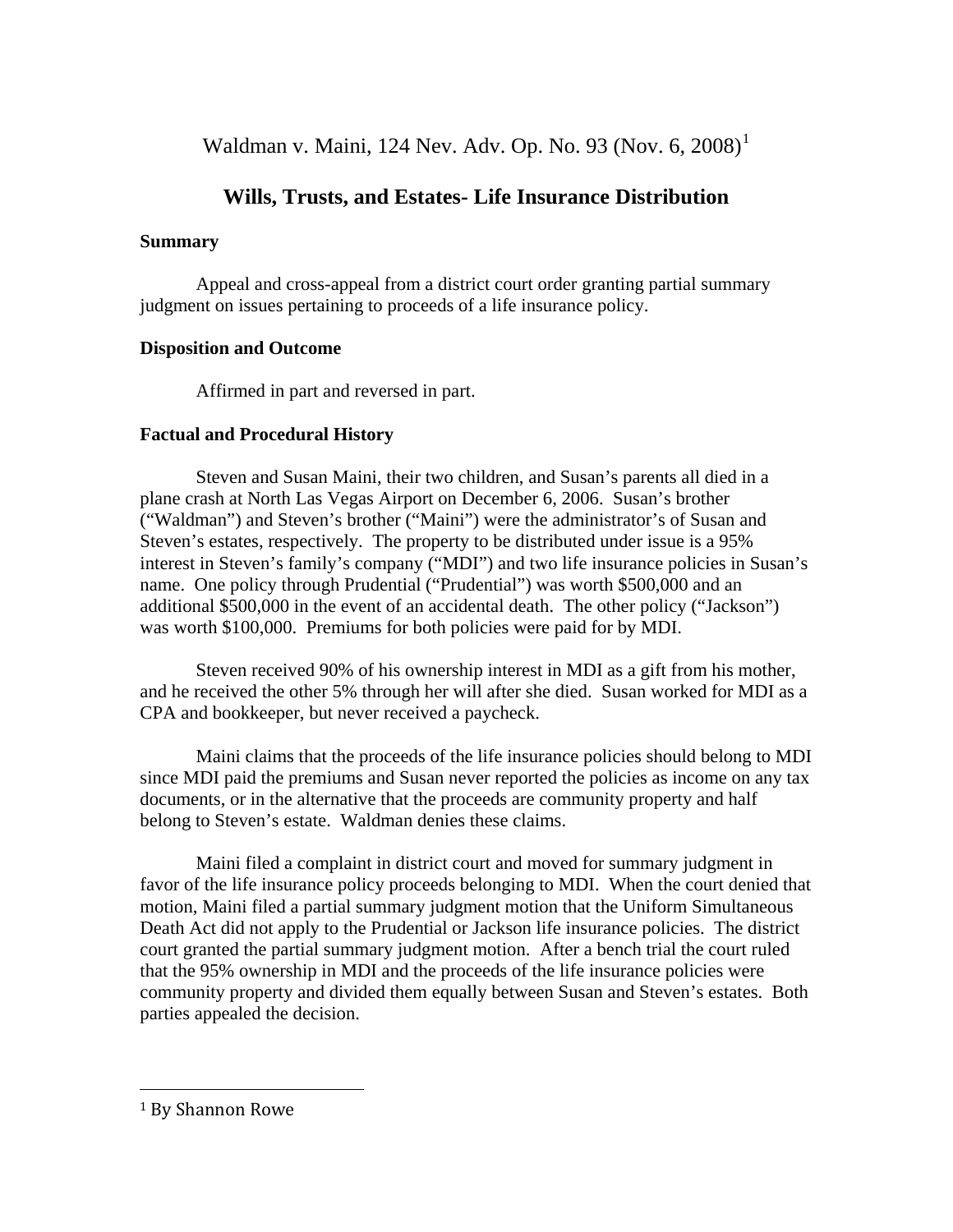#### *The district court erred when it concluded that the ownership interest in MDI was community property.*

 The Supreme Court concluded that the district court applied the community property presumptions incorrectly. The district court held that Maini had not proven that the gift of a 90% ownership interest in MDI was not a gift to the community, and therefore it was presumed community property. The presumptions, however, state that anything a spouse receives as a gift is presumed separate property of that spouse. The presumptions also state that anything a spouse receives through a will is also presumed to be separate property of that spouse. Therefore, the district court erred when it ruled that the 90% gift of ownership in MDI and the 5% devised to Steven was community property. It was his separate property, and therefore not subject to division. The Court also stated that the separate property had not been transmuted into community property just because Susan worked for MDI.

#### *The district court properly held that MDI did not acquire an ownership interest in Susan's life insurance proceeds.*

 Maini argued that since MDI had paid the premiums on both of Susan's life insurance policies, and Susan had not claimed the policies as income on her tax documents, MDI had acquired an ownership interest in the proceeds of the policies. Whether a corporation may acquire an ownership interest in life insurance policy proceeds by paying the policy premiums was an issue of first impression for the Court. The Court analyzed if either a constructive trust or a resulting trust had been made between Susan and MDI.

#### A. *The payment of insurance premiums by MDI did not create a constructive trust in favor of MDI.*

 A majority of courts hold that a constructive trust occurs when a life insurance policy is obtained from a company through embezzlement or fraud. Nevada requires (1) a confidential relationship between the parties; (2) Susan keeping the proceeds over MDI would be inequitable; and (3) the existence of the trust is essential to serve justice.

 The Court held that Maini had not provided any evidence of fraud. It also held that Nevada does not require a showing of fraud to create a constructive trust, but at the least it requires a showing of unjust enrichment. Maini failed to give evidence of either. Therefore, the Court held that a constructive trust was not created.

#### *B. The payment of insurance premiums by MDI did not create a resulting trust in favor of MDI.*

 Some jurisdictions hold that a trust results when a corporation purchases life insurance with the intent to benefit the corporation. The Court held, however, that there was no evidence of intent that the proceeds would benefit MDI, and therefore a resulting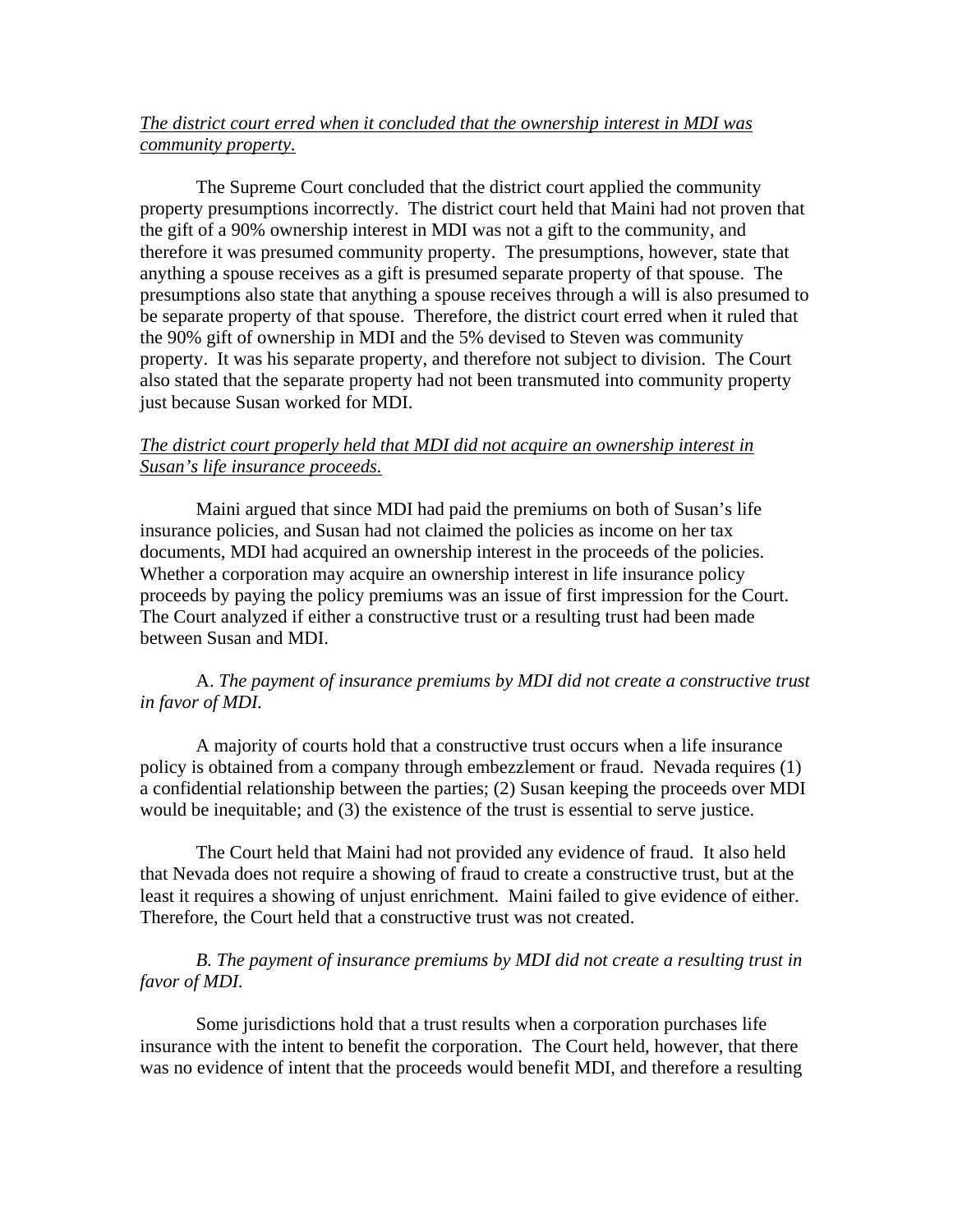trust was not created. The Court relied on the facts that MDI was not a named beneficiary on the policies and that MDI did not treat the policies as its assets.

#### *NRS 687B.040 precluded MDI from obtaining insurance on Susan's life.*

 NRS 687B.040 requires that a person obtaining a life insurance policy have an insurable interest in that person. An insurable interest is defined as "a lawful and substantial economic interest in having the life. . . of the person insured continue, as distinguished from an interest which would arise only by, [or](#page-3-0) would be enhanced in value by, the death, disablement or injury of the person insured."2 The Court held that MDI did not have an insurable interest in Susan because, even though she worked at MDI, she was not paid for her work and hiring a new CPA and bookkeeper would not cost MDI nearly as much as the value of the life insurance proceeds.

### *The district court erred in its application of the Uniform Simultaneous Death Act and its division of Susan's life insurance proceeds.*

 The district court held that the proceeds of the life insurance policies were community property, and it had also ruled in granting the partial summary judgment motion that the Uniform Simultaneous Death Act ("Act") did not apply. Although Nevada enacted the Act, there has been no case law on the subject. The Court had to decide if the Act applied to Susan, and if so, if the Act prevented the insurance proceeds from being community property.

*A. The district court erred when it determined that the Uniform Act did not apply to Susan's assets.* 

 The Act doesn't apply to property if a decedent provides for a different distribution of their property than the distribution in the Act. The Act states that in the case of simultaneous death of an insured and a beneficiary, there will be a presumption that the insured survived the beneficiary. Therefore, there is a presumption that Susan survived Steven.

 The Court held that the Act applied to both life insurance policies because neither policy distributed property in a way that conflicted with the Act. The district court erred by holding that the Act did not apply to Susan's policies. Also, Susan's will did not conflict with the Act because both would treat Susan as the survivor in case of simultaneous death.

*B. Because the Uniform Act applies, the district court erred by dividing Susan's life insurance proceeds as community property.* 

 States applying the Uniform Act and following community property principles must determine whether the presumption of survivorship in the Act applies to distribution

<span id="page-3-0"></span><sup>2</sup> NRS 687B.040(3)(b).